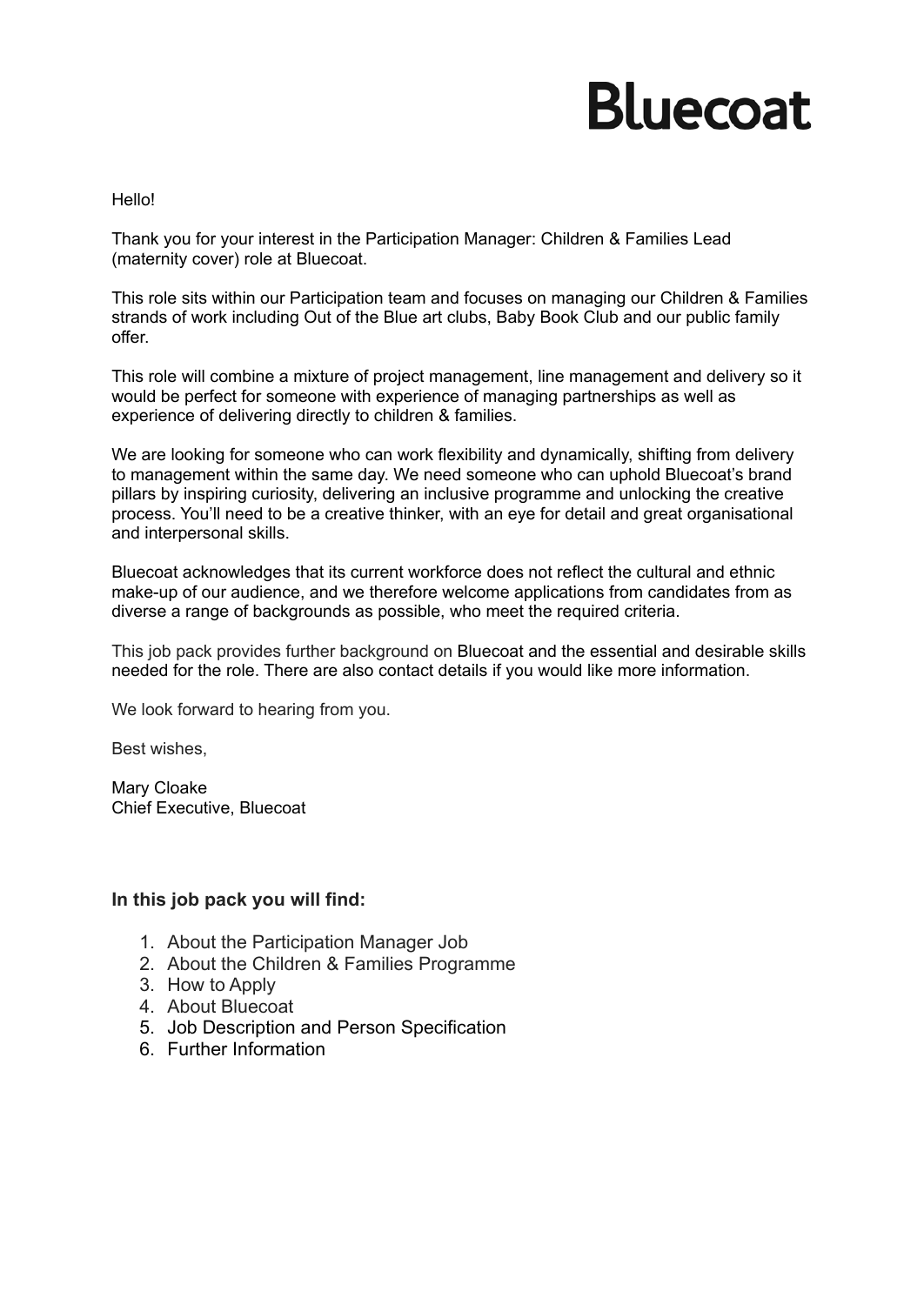## **1. About the job**

## **Full time Participation Manager: Children & Families Lead (maternity cover) Salary:** £23,500

**Contract:** 6 months initially with possible extension **Lined managed by:** Head of Participation, Laura Yates

The Participation Manager role combines project management with in-person creative delivery of the Children & Families programme. You will be responsible for ensuring that any creative activities Bluecoat delivers meet our quality principles. The job will involve working with a range of children and young people of all ages, and their families, though our current focus is children aged 5 - 11.

The Participation Manager is responsible for a small team including an Artist Facilitator and a Participation Assistant. This team works together to deliver our Out of the Blue art clubs as well as delivering the majority of our public family programme. Much of our work is delivered offsite, across Liverpool and the wider city region; in schools or in other cultural venues, so this role will require a willingness to travel and the ability to think on your feet and adapt to different locations.

All of our programmes follow a regular schedule so a willingness to commit to a strict timetable as well as good time management skills are essential.

Bluecoat has developed an evaluation framework based on the Five *Creative Habits of Mind (Claxton et al)* which the Participation Manager will champion, alongside being responsible for all evaluation and monitoring of the Children & Families strands of work.

You will be responsible for managing the Children & Families budget as well as contributing to the management of cross departmental project budgets.

This role will require a lot of cross-departmental working so we are looking for someone who can communicate effectively across teams, both via email and in person.

## **2. About the Children & Families Programme**

At the heart of our Children & Families programme are our Out of the Blue (OOTB) after school art clubs. OOTB addresses inequality of creative opportunity in the Liverpool City region, where many children live in poverty, by providing regular arts opportunities for children aged 5 - 11 from restricted economic backgrounds, enabling them to develop their own cultural capital.

Clubs operate in wards with households in the 1% most deprived in the country, delivering free weekly art sessions and holiday activities. Each club is unique, reflecting the diversity of each community: children from countries in conflict, BAME backgrounds, restricted economic situations and with Special Educational Needs.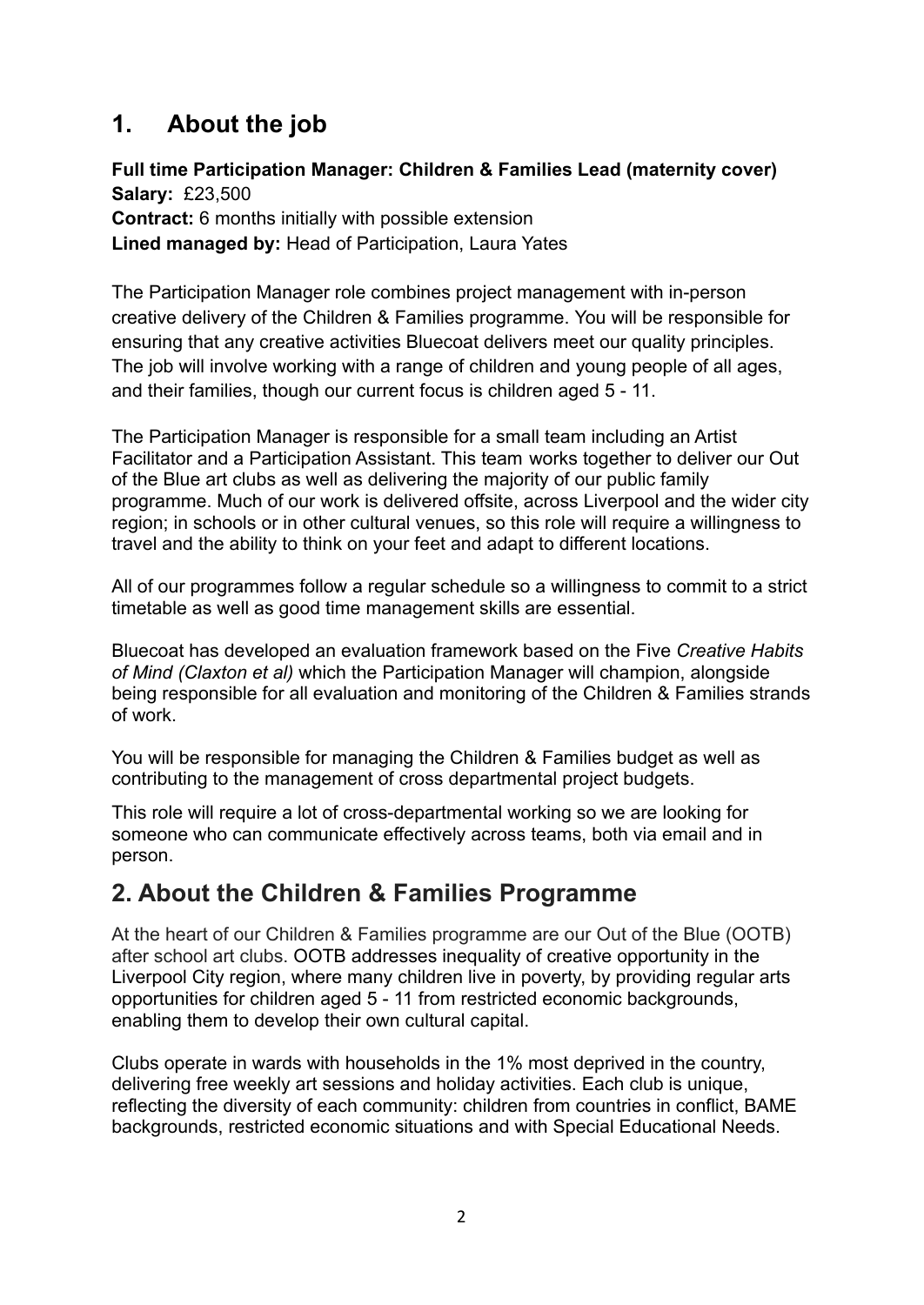OOTB nurtures children's creative potential through informal provision, encouraging the development of imagination, curiosity, persistence, collaboration and artistic growth. These creative experiences, linked to Bluecoat's arts and cultural legacies programme, aim to enhance children's quality of life and open up future opportunities.

During term time, OOTB clubs run five times a week in schools across Liverpool and once a week in Runcorn. The Participation Manager will be responsible for delivering two of these sessions each week (one in Liverpool and one in Runcorn) with support from a Participation Assistant.

As part of the OOTB programme, during the school holidays we bring children to Bluecoat for full days of creative activities. The Participation Manager will play an active role in planning and delivering these sessions and related logistics. We also actively encourage and support these children and their families to attend our public programme at Bluecoat, through the provision of travel vouchers and additional support.

Our public Children & Families programme consists of a combination of workshops run in house by the Participation Team and live events and exhibitions run in collaboration with artists and staff from our Programme Team.

Another important part of our work is the delivery of our popular Baby Book Club, both on site and in outreach contexts. These clubs are co-delivered in conjunction with an artist partner and the Participation Manager will be responsible for delivery of 5 of the 10 sessions from the course.

## **3. How to Apply**

You can apply for this role using the **Application Form** and **Equal Opportunities Monitoring Form** only. We will not accept CVs.

**Either** 1) submit both these forms (in Word Document format) by email to [recruitment@thebluecoat.org.uk](mailto:recruitment@thebluecoat.org.uk) quoting 'Participation Manager' in the subject line.

**or** 2) send both completed forms by post: Recruitment, Bluecoat, School Lane, Liverpool L1 3BX

#### **Closing date for applications: 10pm on Wednesday 9th June Interviews: week commencing June 14th 2021 (to be confirmed)**

If you have any informal queries or want to know more about the role before applying please contact Laura Yates, Head of Participation

After shortlisting against Essential and Desirable criteria, shortlisted candidates will be invited for an interview. We will let you know who is on the panel and answer any other questions that you might have. During the interview our main aim will be to and find out as much as possible about you, your experience and what has motivated apply in for the role/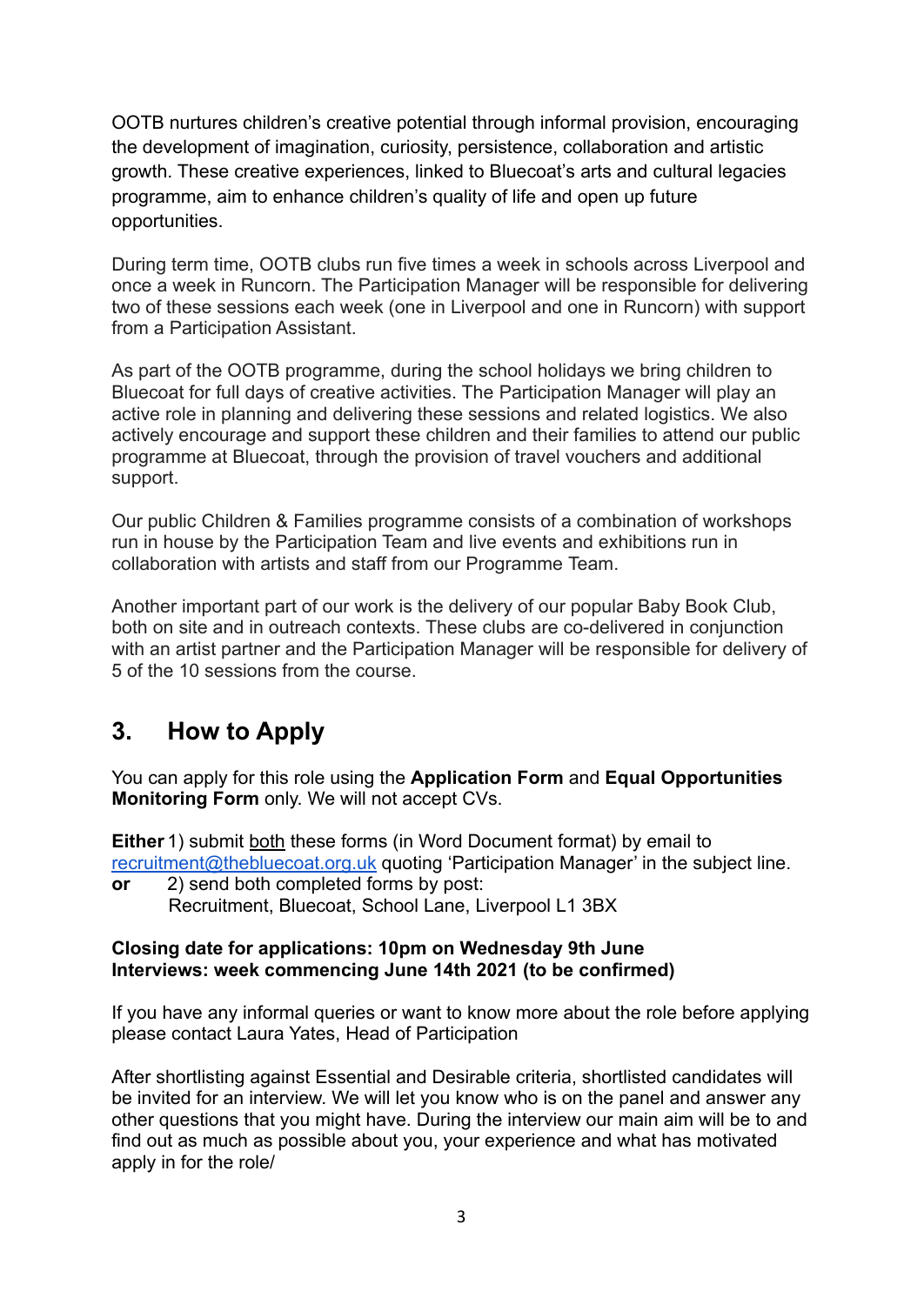## **4. About the Bluecoat**



*School children celebrate the Bluecoat building's 300th birthday, 2017*

#### *Background*

Bluecoat is Liverpool's centre for the contemporary arts - a bustling cultural venue that sees 700,000 visits each year. Our city centre positioning, our building's heritage, and our hospitality business help attract an audience that is diverse in age, gender, disability, ethnicity and socio-economic background.

We host a regular programme of exhibitions, live events, workshops and discussions covering a range of art forms including visual art, music, dance and literature. Our participation programme enables people who might otherwise face barriers to engagement to be involved in the contemporary arts. Bluecoat is also home to a community of creative retailers, working artist's studios, a cafe and a bistro.

Bluecoat is based in a grade I listed building, the oldest in Liverpool city centre, which is complemented by an award-winning twenty-first century arts wing that opened in 2008 for Liverpool's year as European Capital of Culture.

#### *History*

Bluecoat has a rich history. Founded in the early 1700s as the Blue Coat Hospital, a charity school for orphans, it was established by the Anglican Church and a wealthy merchant, Bryan Blundell. Like many of the school's trustees and subscribers, Blundell profited from the transatlantic slave trade and goods that it enabled, such as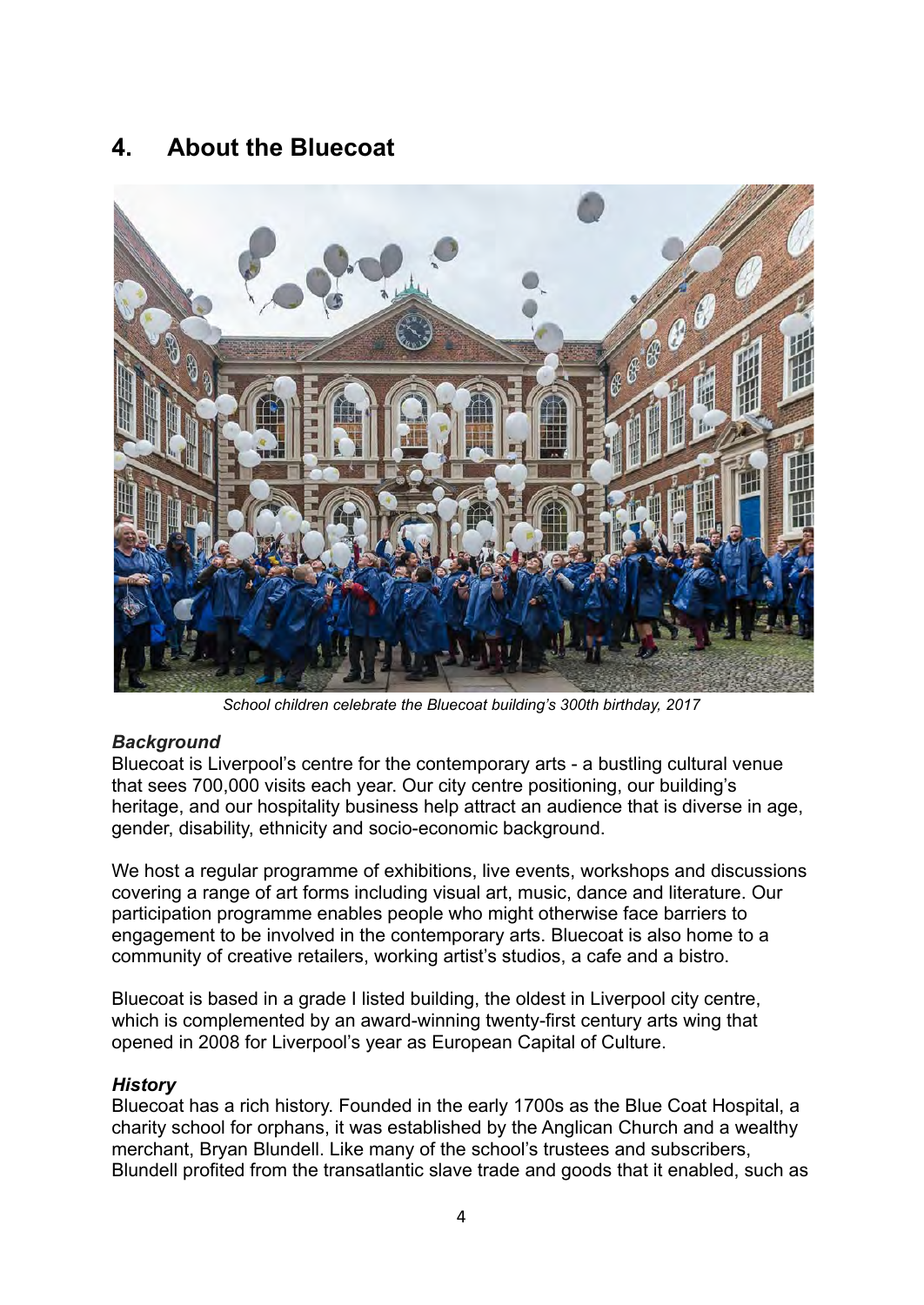cotton, sugar and tobacco. The Blundell family dedicated their lives to the school, which still exists today.

In 1906 the school moved to new premises and the following year a group of artists moved into the building, bringing to Liverpool the art of Picasso and Matisse, and establishing the UK's first arts centre in 1927. The building has been a focus for creativity ever since, playing a major part in Liverpool's cultural life and gaining a reputation far beyond for its lively exhibition and performance programmes.

Bluecoat has a long commitment to working with artists from diverse backgrounds through its exhibitions, commissions, studio residencies and partnerships, including with Liverpool Arab Arts Festival and Deaf and disability arts festival, DaDaFest. Much of this has been documented and there is a rich archive – photographic, audio-visual, printed - at the arts centre and Liverpool Record Office, and on the My Bluecoat website, https://mybluecoat.org.uk/home/. This includes material relating to our diverse arts programme, specifically involving Black artists and other Artists of Colour. It provides a lens onto a critical period for the development of diverse arts practice in the UK.



*Archive display focussing on Bluecoat's work with diverse artists*

#### *Vision*

Bluecoat is entering an exciting period of change. We have recently finalised a new ten year strategy which outlines our ambition to provide a space for the public to experience contemporary art and visual culture in new and exciting ways. As a worksite for artists we will experiment with new ways of bringing process and progress into the public domain, working with artists who find this an exciting prospect. We will open up our building's cultural legacies to artists and audiences through interpretation, engagement and research.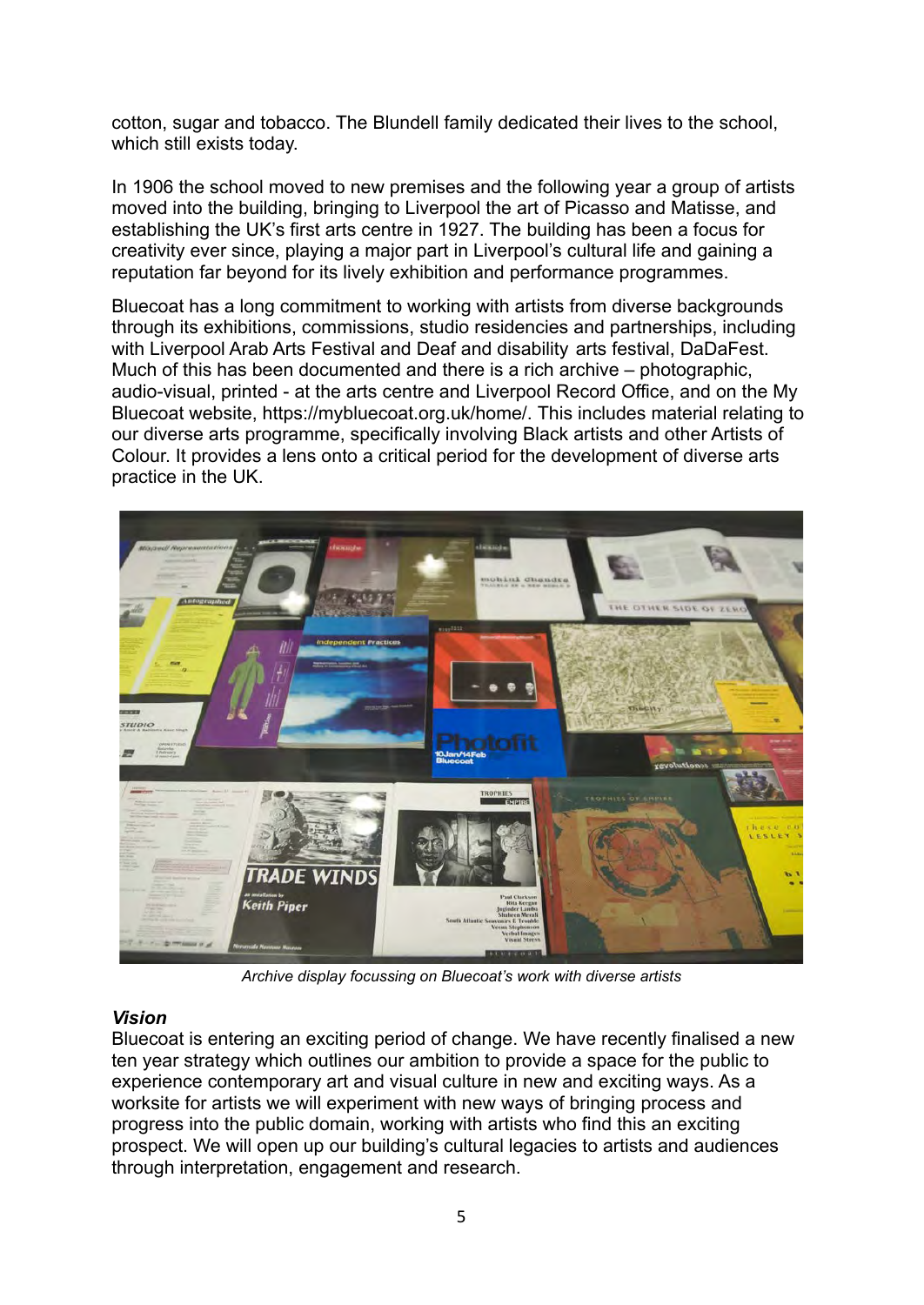

*Liverpool Arab Arts Festival in Bluecoat's garden; poet Chuck Perkins participating in Bed-In at the Bluecoat, 2010*

#### *Audience*

Bluecoat is a well-loved venue in Liverpool city centre. People use it for many reasons; as a meeting place, a workspace, a place to rest while shopping, a cut through to Liverpool ONE and a place to experience art in different ways through exhibitions and events. We are keen to make sure everyone is welcome and that there are a whole variety of ways Bluecoat can be part of people's lives.

#### *Working at Bluecoat during COVID*

Bluecoat is now open to the public five days each week, with staff working on site where they are comfortable to do so and where specific tasks necessitate access to the building. Staff are also working from home, with many meetings taking place on Zoom, and line management continues via phone, email, Zoom meetings and, where appropriate, distanced meetings.

We will provide you with a workspace, computer and other usual equipment in our offices at Bluecoat. However, if current circumstances concerning Covid-19 remain then you will be provided with a laptop, resources and reasonable adjustments to support working from home, in addition to any Access to Work support if needed.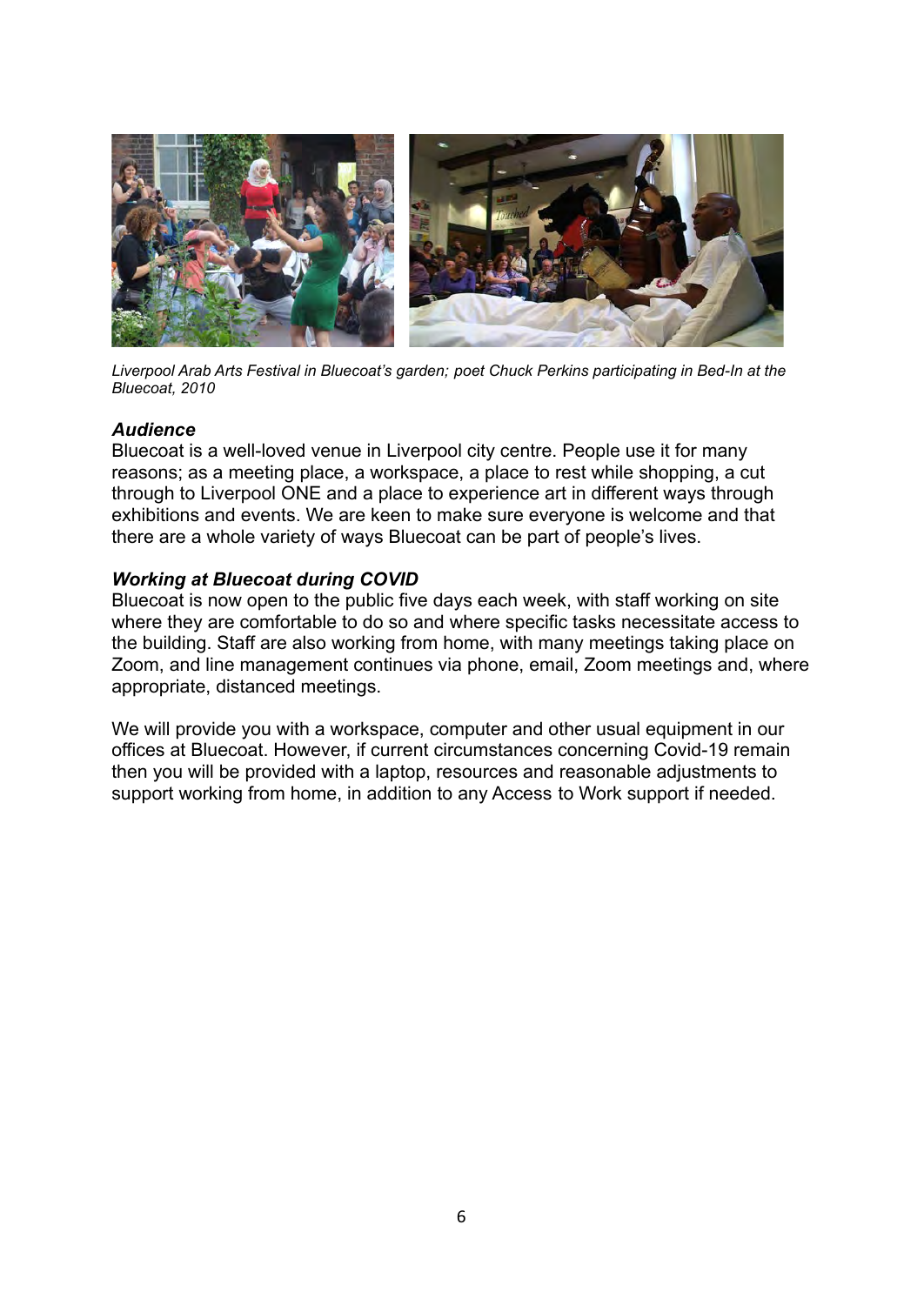## **5. Job Description and Person Specification**

| Job Title: Participation Manager: Children & Families Lead |                                                                                                                                                                                                                                                                                                                                                                                                                                                                           |
|------------------------------------------------------------|---------------------------------------------------------------------------------------------------------------------------------------------------------------------------------------------------------------------------------------------------------------------------------------------------------------------------------------------------------------------------------------------------------------------------------------------------------------------------|
| <b>Responsible to</b>                                      | Head of Participation, Laura Yates                                                                                                                                                                                                                                                                                                                                                                                                                                        |
| <b>Responsible for</b>                                     | Facilitators, Participation Assistants, Volunteers.                                                                                                                                                                                                                                                                                                                                                                                                                       |
| Main purpose of<br>job                                     | To deliver and manage the Children & Families programme.                                                                                                                                                                                                                                                                                                                                                                                                                  |
| <b>Location</b>                                            | At Bluecoat, with some of the work taking place in schools<br>across the city region and at Norton Priory in Runcorn.                                                                                                                                                                                                                                                                                                                                                     |
| <b>About the Team</b>                                      | This role sits within the Participation Team at Bluecoat.<br>The wider Participation Team works with learning disabled                                                                                                                                                                                                                                                                                                                                                    |
|                                                            | adults and those living with dementia and memory loss to<br>explore creativity and artistic engagement throughout life.                                                                                                                                                                                                                                                                                                                                                   |
|                                                            | We work closely with colleagues in the Programme,<br>Operations, Finance, Hospitality, Front of House and<br>Marketing Teams to provide a joined up approach for<br>audiences, participants and artists.                                                                                                                                                                                                                                                                  |
| <b>Internal</b><br>communication                           | Participation Team (responsible for all engagement activities<br>including families and long term workshop groups);<br>Programme Team (exhibitions, performances and other arts<br>activities);<br>Technical Team (construction and audio visual);<br>Communications and Marketing Team (press, social media,<br>print, communications);<br>Front of House and Venue Staff (day to day running of building<br>and visitor greeting);<br>Finance Team (budgets, payments); |
| <b>External</b><br>communication                           | Project Partners; schools & teachers<br>Project Participants; mostly children & their families and<br>members of our Blue Room programme;<br><b>Arts/Education professionals</b><br>Youth/Community Organisations;<br>Members of the public;<br>Artists.                                                                                                                                                                                                                  |
| <b>Budget</b><br>responsibility                            | You will manage the annual budget for Children & Families<br>including the Out of the Blue art clubs budget.                                                                                                                                                                                                                                                                                                                                                              |
| <b>Hours of Work</b>                                       | 37.5 per week. Flexible working can be negotiated, with some<br>evening and weekend working required.                                                                                                                                                                                                                                                                                                                                                                     |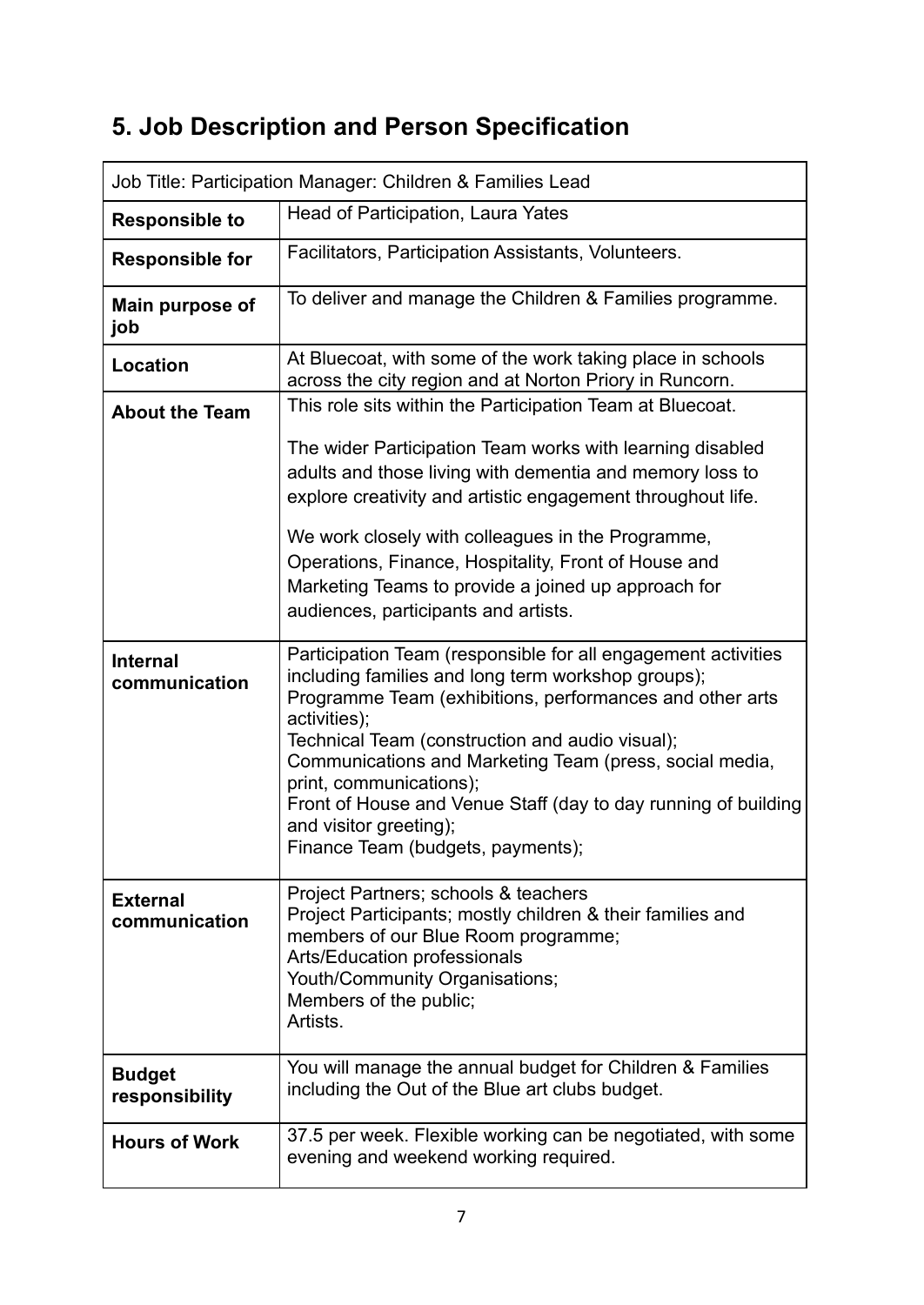| <b>Salary</b>                                                                                                                                                                                                                                                                                                                                                                                                                                                                                                                                                                                                                                                                                                                                                                                                           | £23,500                                                                                                                                                                                                                                                                                                                            |
|-------------------------------------------------------------------------------------------------------------------------------------------------------------------------------------------------------------------------------------------------------------------------------------------------------------------------------------------------------------------------------------------------------------------------------------------------------------------------------------------------------------------------------------------------------------------------------------------------------------------------------------------------------------------------------------------------------------------------------------------------------------------------------------------------------------------------|------------------------------------------------------------------------------------------------------------------------------------------------------------------------------------------------------------------------------------------------------------------------------------------------------------------------------------|
| <b>Contract Type</b>                                                                                                                                                                                                                                                                                                                                                                                                                                                                                                                                                                                                                                                                                                                                                                                                    | Full time, fixed term Maternity cover (8 months with possible<br>extension)                                                                                                                                                                                                                                                        |
| <b>Holidays</b>                                                                                                                                                                                                                                                                                                                                                                                                                                                                                                                                                                                                                                                                                                                                                                                                         | 33 days per annum pro rata, inclusive of Bank Holidays.                                                                                                                                                                                                                                                                            |
|                                                                                                                                                                                                                                                                                                                                                                                                                                                                                                                                                                                                                                                                                                                                                                                                                         | As Bluecoat is open all year round (excluding Christmas Day,<br>Boxing Day and New Year's Eve), if Bank Holidays fall on<br>normal working days these will be expected to be worked,<br>unless pre-booked as holiday. You will also be expected to<br>book holidays from your annual allowance for the days<br>Bluecoat is closed. |
| <b>Main Responsibilities</b>                                                                                                                                                                                                                                                                                                                                                                                                                                                                                                                                                                                                                                                                                                                                                                                            |                                                                                                                                                                                                                                                                                                                                    |
| <b>Programme Management &amp; Project Development:</b>                                                                                                                                                                                                                                                                                                                                                                                                                                                                                                                                                                                                                                                                                                                                                                  |                                                                                                                                                                                                                                                                                                                                    |
| Plan and manage Bluecoat's Children and Families programme with full<br>reference to Bluecoat's organisational priorities and values.<br>Manage a small team, providing line management support and supervision.<br>$\bullet$<br>Liaise with colleagues in Programme to explore opportunities to collaborate<br>$\bullet$<br>on activities that bring the creative processes used by artists in our<br>programme alive for young visitors and their families.<br>Contribute to the collaborative writing of funding bids to support the<br>development and growth of the programme.                                                                                                                                                                                                                                     |                                                                                                                                                                                                                                                                                                                                    |
| <b>Programme Delivery:</b>                                                                                                                                                                                                                                                                                                                                                                                                                                                                                                                                                                                                                                                                                                                                                                                              |                                                                                                                                                                                                                                                                                                                                    |
| • Create and deliver a series of workshops during term time for children in<br>collaboration with the Out of the Blue delivery team, linked to Bluecoat's arts<br>and cultural legacies programme.<br>Create and deliver a series of holiday activity workshops for children to take<br>part in at the Bluecoat, including opportunities for meaningful engagement<br>with artwork and artists.<br>• Create and deliver 2 - 3 Family Workshops at Bluecoat that engage with Out<br>of the Blue children and their families as well as our wider family audience.<br>Collaborate with members of the Programme Team to deliver workshops<br>and events for children & families<br>Liaise with the Marketing Team, providing information for the creation of<br>marketing and PR campaigns about children & families work |                                                                                                                                                                                                                                                                                                                                    |
| Safeguarding:<br>Ensure that all appropriate safeguarding arrangements are in place to<br>support project colleagues, staff and participants, in line with Bluecoat's<br>Safeguarding Policy and procedures.<br>Work with partners to ensure clear lines of reporting are identified.<br>$\bullet$<br>N.B. You will be required to have an enhanced DBS check.                                                                                                                                                                                                                                                                                                                                                                                                                                                          |                                                                                                                                                                                                                                                                                                                                    |
| <b>Budget Management:</b><br>Manage the project budget, which will include artist fees, materials, travel,                                                                                                                                                                                                                                                                                                                                                                                                                                                                                                                                                                                                                                                                                                              |                                                                                                                                                                                                                                                                                                                                    |

● Manage the project budget, which will include artist fees, materials, travel, space hire, transportation and hospitality.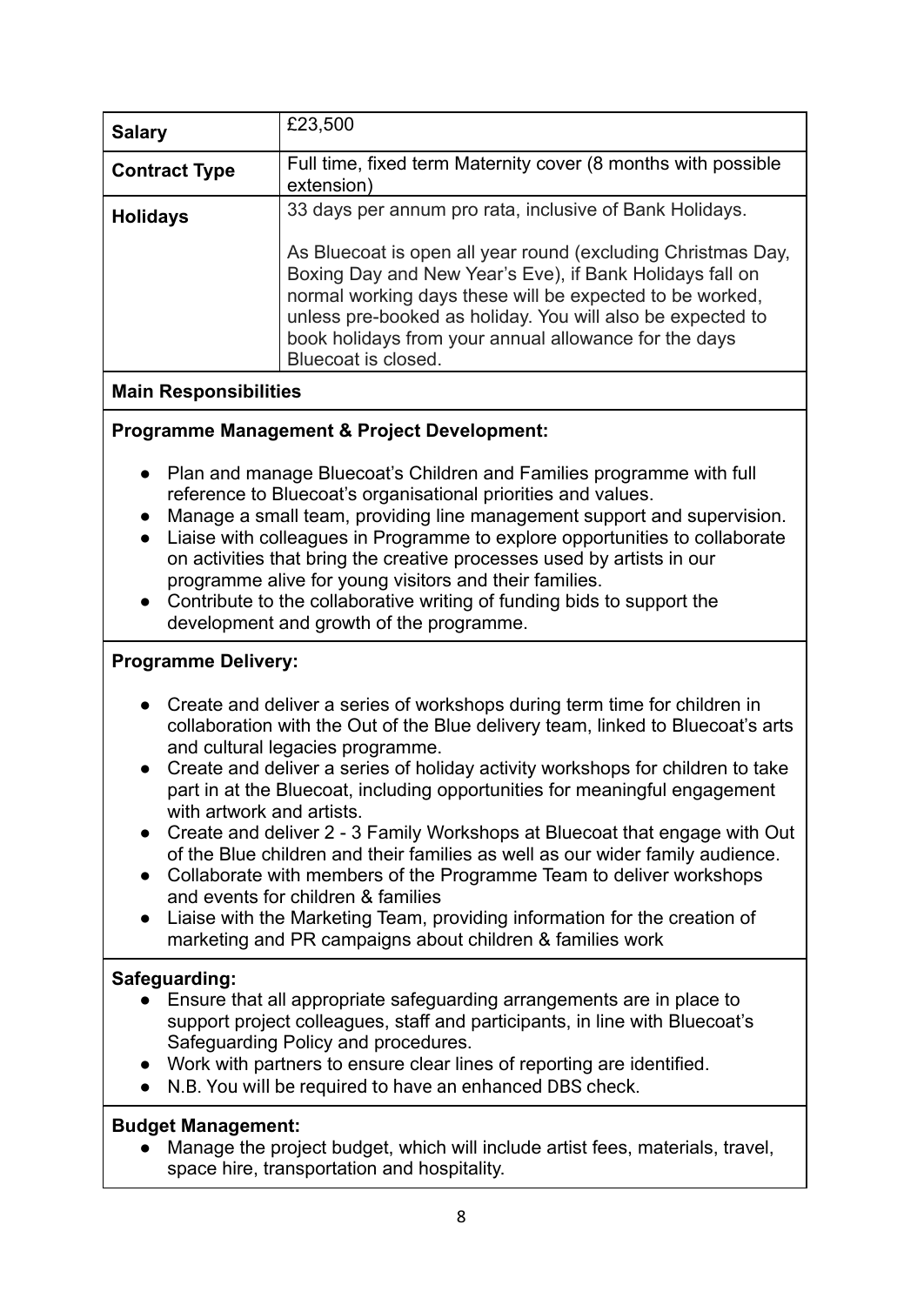#### **Evaluation and Reporting:**

- Lead the ongoing monitoring and evaluation of the Children & Families programme of work to establish impacts and outcomes, as well as assess the success of different delivery approaches.
- Collaborate with colleagues to share ongoing progress of projects.

#### **General:**

- **●** Uphold Bluecoat's values as an inclusive and collegiate organisation.
- **●** Carry out all duties with full regard to Bluecoat's Equal Opportunities and Health and Safety policies.
- **●** Carry out any other duties as required that are reasonably commensurate with the level of this post.

**Person Specification. Please read this section before starting your application** All the criteria in this person specification are important, but those headed Essential are the most important requirements. Please make sure you give examples of how you meet the essential criteria when writing your application.

Those marked Desirable should be referred to if you have them.

Your application will be scored on the criteria in the person specification, and the more criteria you can demonstrate through examples will increase your score. This will determine whether you are invited to interview. If invited for an interview, your suitability for the job based on these competencies will be assessed further.

#### **Skills and Experience Essential**

 1. Tangible and demonstrable experience of managing projects in a creative education context.

2. Experience of providing line management support.

 3. Demonstrable experience of devising and delivering activities for and with children aged 5 - 11 years old in a creative learning context.

4. Demonstrable experience of budget planning and monitoring.

5. Effective written and verbal communication skills, with the ability to convey information with clarity, in accessible formats appropriate to the needs of individual young people, community partners and the wider public.

6. Demonstrable experience of monitoring and evaluating projects.

7. Understanding of different learning styles and the ability to differentiate activities appropriately in order to engage people inclusively.

8. Computer literate, with proficiency in word processing, spreadsheets, manipulation of digital images, social media, video conferencing and the internet.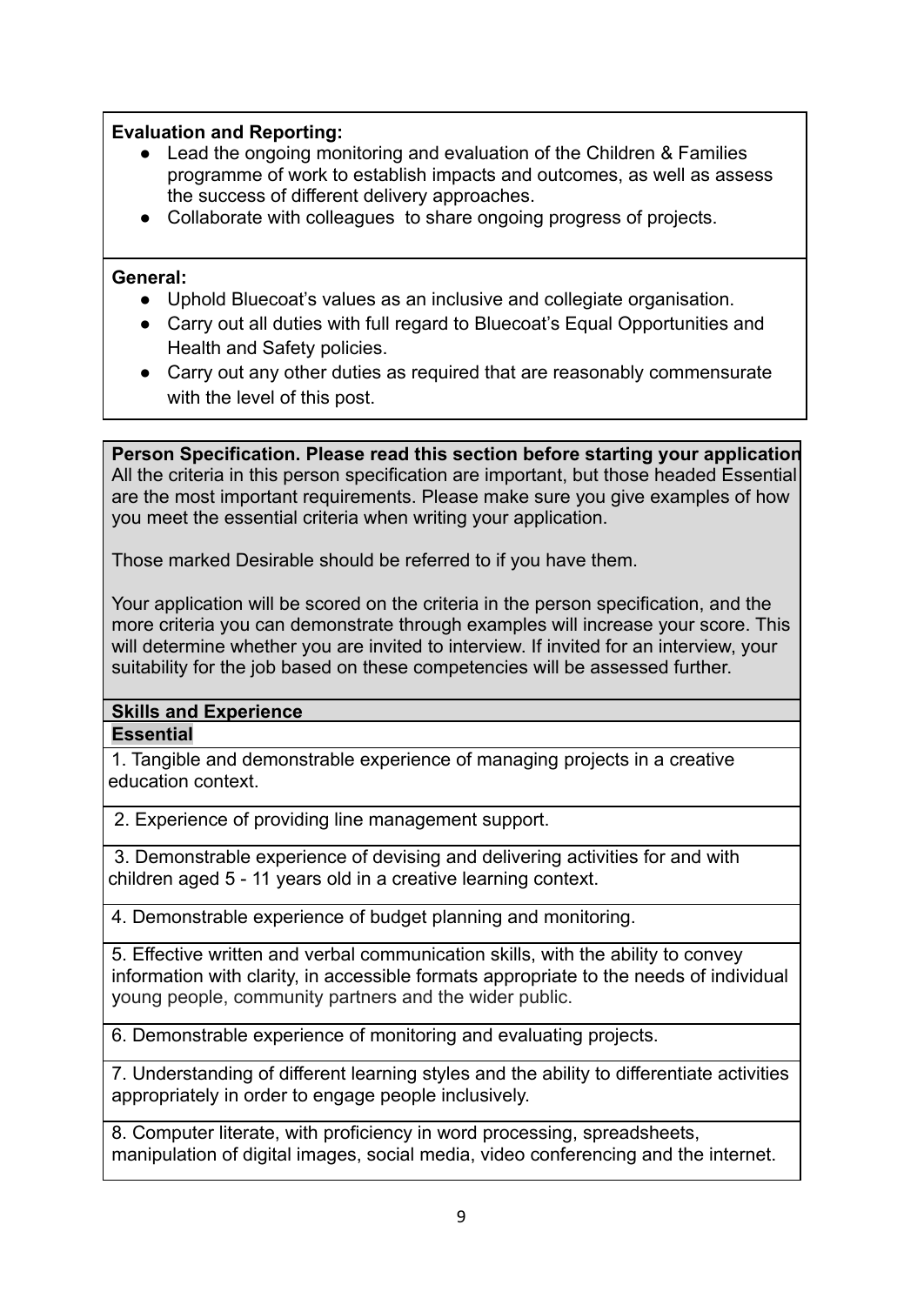9. The ability to work on own initiative as well as collaboratively within teams.

10. The ability to work and make decisions under pressure.

11. Outstanding organisation, administration and time management skills, including an ability to manage and store documentation systematically.

12. Ability to use your own initiative and lead a team.

13. Experience of supporting volunteers to play active roles within a team.

14. Experience of working with learning disabled and neurodivergent adults and children.

## **Desirable**

15. Demonstrable experience of working in partnership with organisations outside the arts sector, e.g. community organisations and schools.

16. Experience of contributing to funding applications.

17. The ability to network with professionals outside of their own sector.

18. A valid driving licence and access to your own vehicle.

19. Experience of writing funding applications for the development of arts programme.

## **Qualifications, knowledge and understanding**

**Essential**

20. A degree in a visual arts or related discipline, or equivalent experience.

21. Knowledge and interest in contemporary arts and a commitment to delivering arts activities that focus on an interesting and creative process over product.

22. A working knowledge of the process of risk assessment.

23. Familiarity with current safeguarding legislation and good practice relating to children and the arts.

## **Values and behaviours**

**Essential**

23. A supportive and empowering management style and approach to working with participants.

24. A positive attitude to tackling challenges and collaborative problem solving.

25. An honest and open approach to internal communication along with an awareness of the importance of discretion and sensitivity.